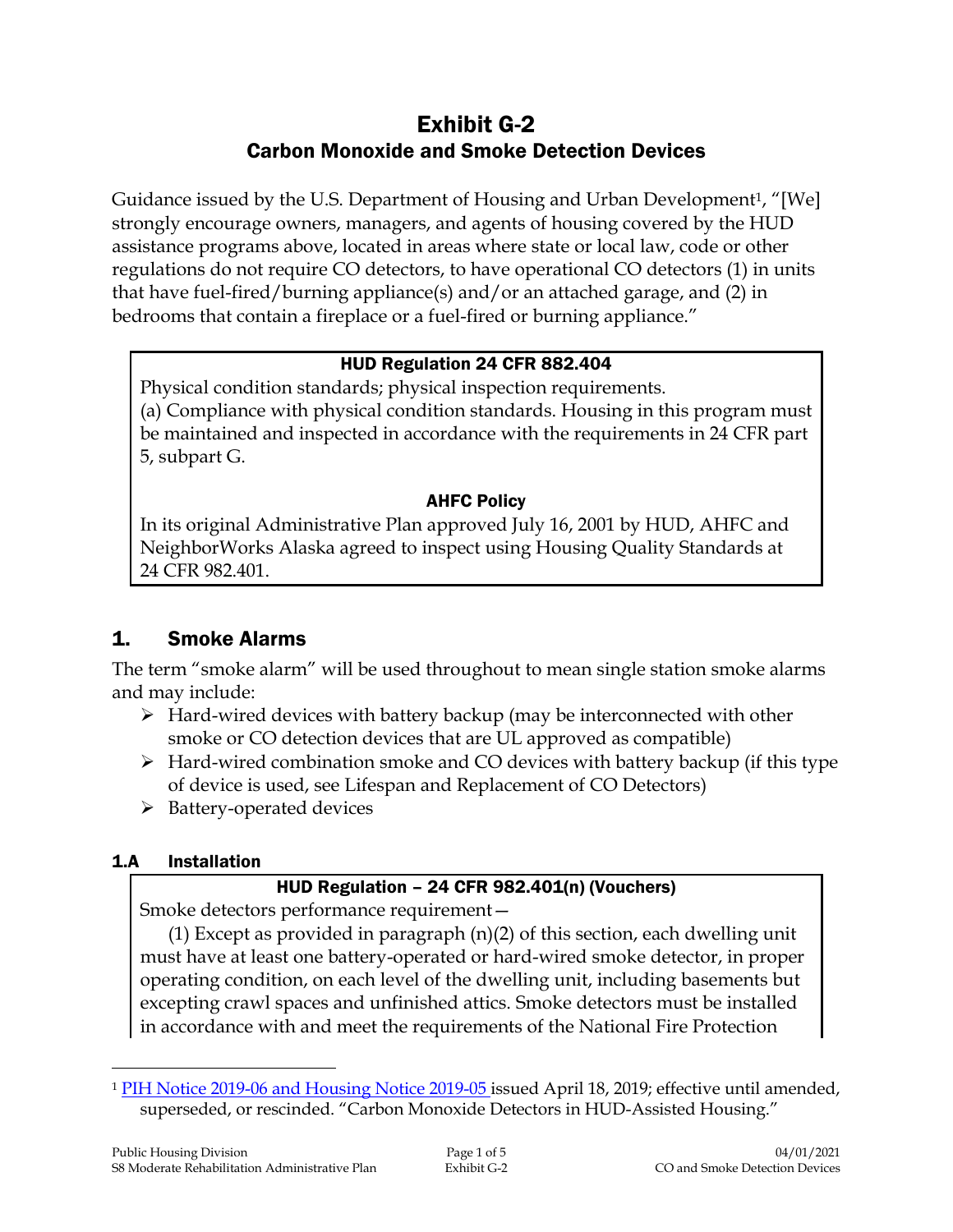Association Standard (NFPA) 74 (or its successor standards). If the dwelling unit is occupied by any hearing-impaired person, smoke detectors must have an alarm system, designed for hearing-impaired persons as specified in NFPA 74 (or successor standards).

(2) For units assisted prior to April 24, 1993, owners who installed batteryoperated or hard-wired smoke detectors prior to April 24, 1993 in compliance with HUD's smoke detector requirements, including the regulations published on July 30, 1992, (57 FR 33846), will not be required subsequently to comply with any additional requirements mandated by NFPA 74 (i.e., the owner would not be required to install a smoke detector in a basement not used for living purposes, nor would the owner be required to change the location of the smoke detectors that have already been installed on the other floors of the unit).

## HUD Regulation – 24 CFR 982.605(b) (Voucher SRO)

SRO: Housing quality standards.

(4) Sprinkler system. A sprinkler system that protects all major spaces, hardwired smoke detectors, and such other fire and safety improvements as State or local law may require must be installed in each building. The term ''major spaces'' means hallways, large common areas, and other areas specified in local fire, building, or safety codes.

#### Alaska Statute 34.03.100

(a) The landlord shall

(7) provide smoke detection devices and carbon monoxide detection devices as required under AS 18.70.095.

### Alaska Statute 18.70.095

Smoke and Carbon Monoxide Detection Devices.

(a) Smoke detection devices shall be installed and maintained in all dwelling units in the state, and carbon monoxide detection devices shall be installed and maintained in all qualifying dwelling units in the state. The smoke detection devices must be of a type and shall be installed in a manner approved by the state fire marshal. The carbon monoxide detection devices must have an alarm and shall be installed and maintained according to manufacturers' recommendations.

## AHFC Policy

Smoke alarms are installed according to manufacturer's instructions.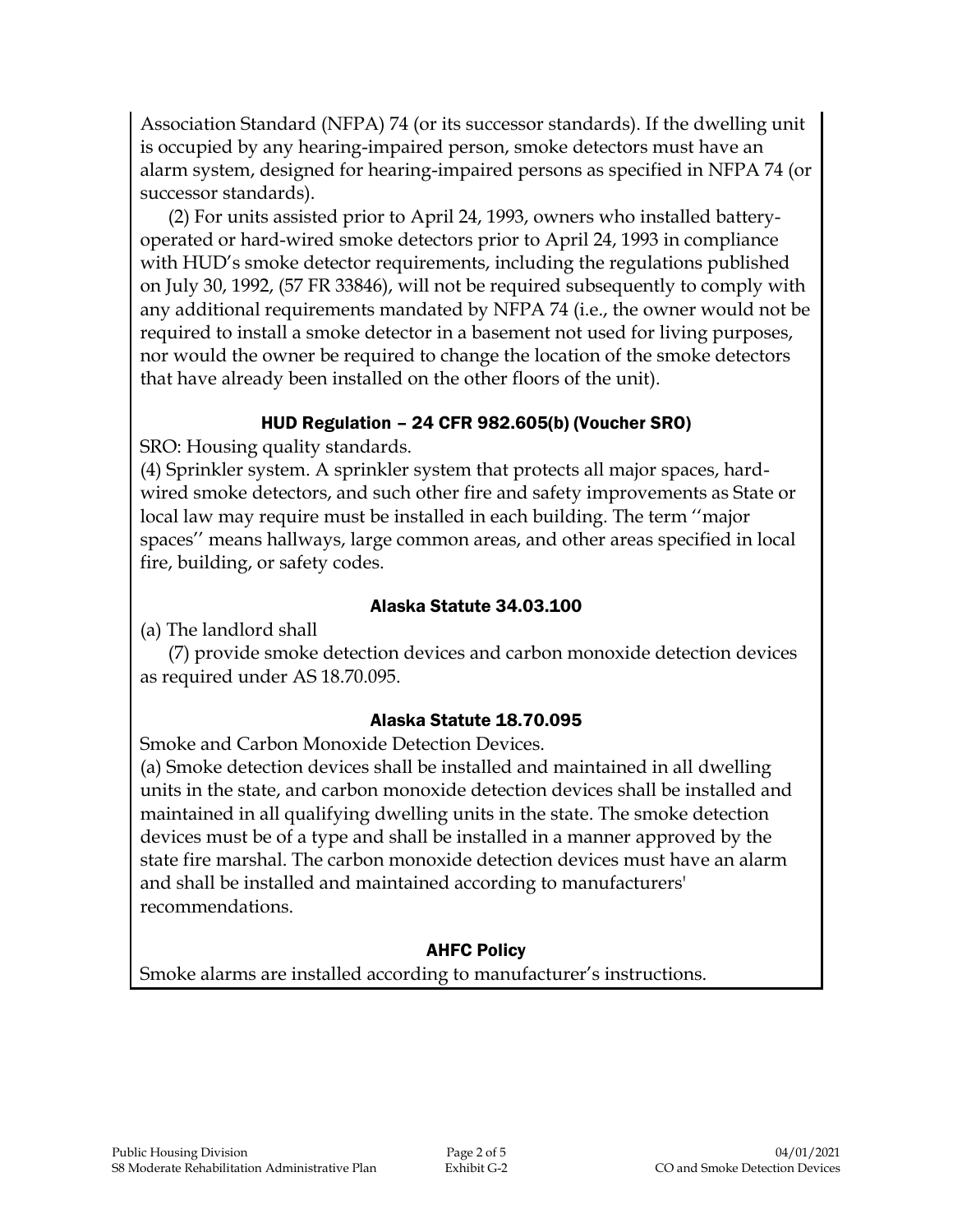#### 1.B Maintenance, Lifespan, and Replacement

#### Alaska Statute 18.70.095

Smoke and Carbon Monoxide Detection Devices.

(b) In a dwelling unit occupied under the terms of a rental agreement or under a month-to-month tenancy,

(1) at the time of each occupancy, the landlord shall provide smoke detection devices and, if the dwelling unit is a qualifying dwelling unit, carbon monoxide detection devices; the devices must be in working condition, and, after notification of any deficiencies by the tenant, the landlord shall be responsible for repair or replacement; and

(2) the tenant shall keep the devices in working condition by keeping charged batteries in battery-operated devices, if possible, by testing the devices periodically, if possible, and by refraining from permanently disabling the devices.

## 2. Carbon Monoxide Alarms

The term "CO alarm" will be used throughout to mean single station CO alarms and may include:

- $\triangleright$  Hard-wired devices with battery backup (may be interconnected with other smoke or CO detection devices that are UL approved as compatible)
- $\triangleright$  Hard-wired combination smoke/CO devices with battery backup (may be interconnected with other smoke or CO detection devices that are UL approved as compatible)
- $\triangleright$  Battery-operated devices requiring periodic replacement of batteries
- $\triangleright$  Devices powered by long-lasting batteries that are designed to last for the entire life of the device

CO alarms are installed according to manufacturer's instructions in all "qualifying dwelling units (see Definitions section)."

## 3. Inspection and Testing

### AHFC Policy

- 1. NeighborWorks Alaska (NWA) will be responsible for identifying, inspecting, and testing all carbon monoxide and smoke detector devices in a unit.
- 2. NWA will identify the location of detectors to all new residents during the move-in inspection.
- 3. AHFC will inspect and test carbon monoxide and smoke detection devices during its quality control inspections.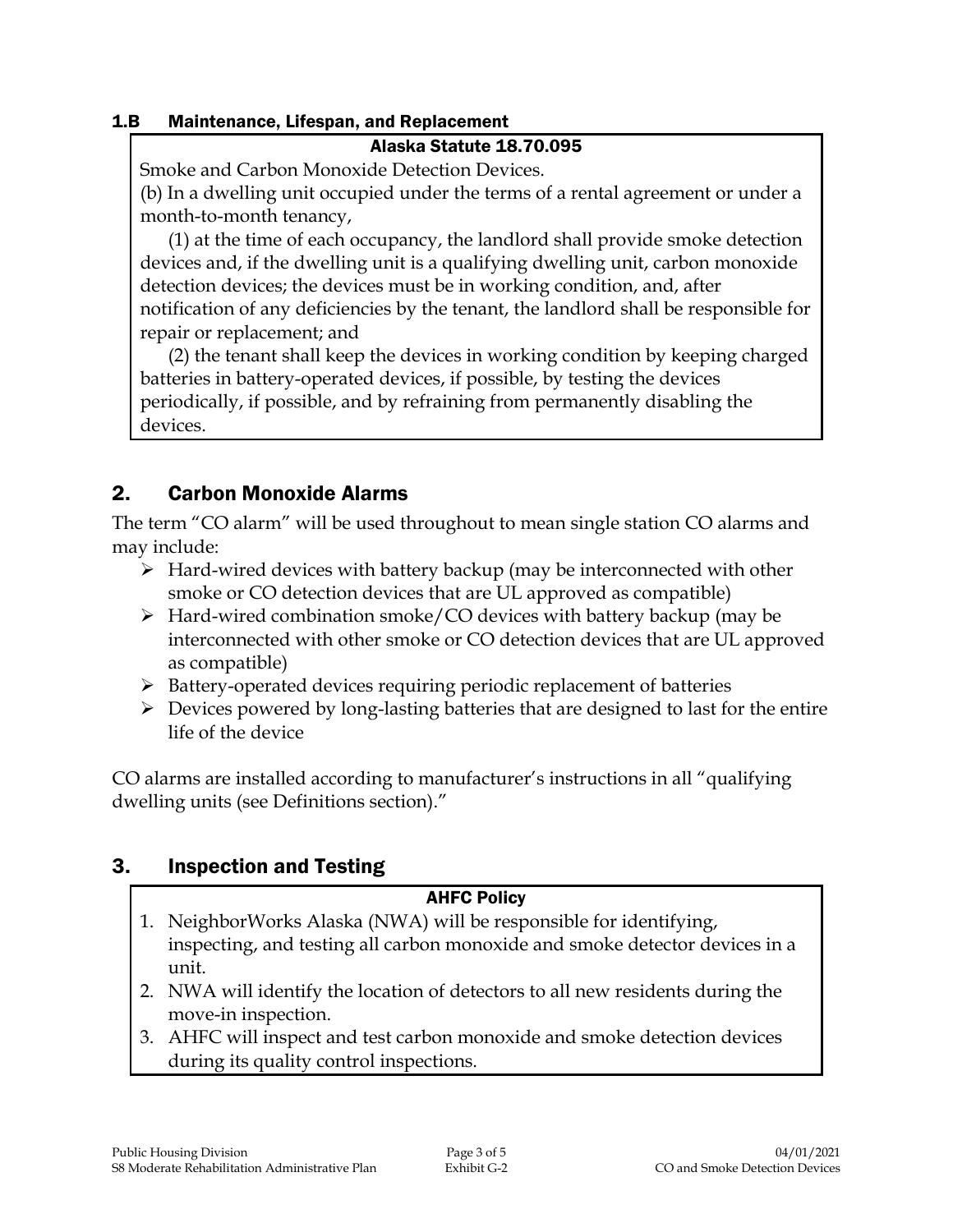### 3.A Family's Responsibilities

During occupancy:

- 1. Test devices periodically (exception: building-wide and local unit panel monitored systems)
- 2. Keep all devices in working condition by keeping charged batteries in batteryoperated or battery-backup devices at all times
- 3. Refrain from removing batteries or otherwise disabling, damaging, tampering, or interfering in any way with the proper functioning of any device
- 4. Immediately report any device malfunction to AHFC

## 3.B NWA's Responsibilities

- 1. Inspect and test all devices at the time of vacancy and replace batteries or devices to insure all are operational prior to re-occupancy
- 2. Test all devices during the move-in inspection and all subsequent HQS and housekeeping inspections
- 3. Immediately generate an emergency work order when a device is reported to not function properly or does not operate properly when tested
- 4. Contract for the inspection of building-wide and local unit, panel-monitored, building safety systems as required by state and local codes

## 4. Definitions

## 4.A Carbon Monoxide

Carbon monoxide is an odorless, colorless, and toxic gas. Because it is impossible to see, taste or smell the toxic fumes, CO can kill you before you are aware it is in your home. The effects of CO exposure can vary greatly from person to person depending on age, overall health and the concentration and length of exposure<sup>2</sup> .

CO death rates are the highest for men, non-Hispanic blacks, and the elderly.

## 4.B Decent, Safe, Sanitary Housing

[PHAs and other entities] maintain such housing in a manner that meets the physical condition standards set forth in this section (24 CFR 5.703) in order to be considered decent, safe, sanitary and in good repair.

 $\overline{a}$ 

<sup>2</sup> Environmental Protection Agency. Carbon Monoxide's Impact on Indoor Air Quality. Oct. 25, 2018.